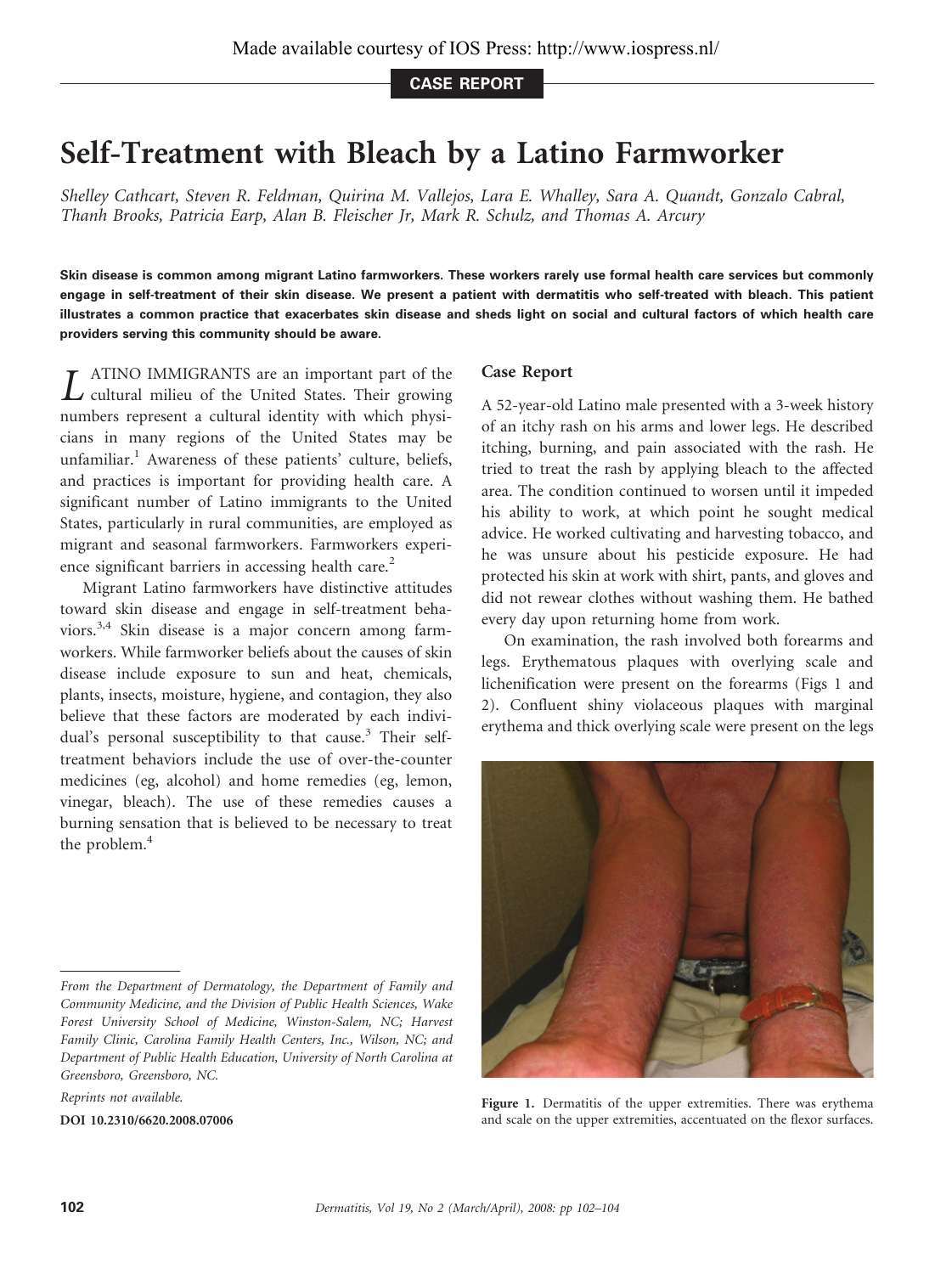

Figure 2. Close-up view of the patient's forearm. There were subacute dermatitic changes of the flexor forearms.

(Figs 3 and 4). A diagnosis of contact dermatitis (in part due to contact irritation from bleach) was made. The patient was treated with 0.1% triamcinolone ointment and was advised to stop using the bleach. The patient did not return for follow-up, and the treatment outcome is thus unknown.

## Discussion

Latino farmworkers are hesitant to seek medical treatment owing to cost, communication problems, and a lack of transportation.<sup>2,3</sup> Self-treatment is a popular alternative to seeking medical advice.<sup>4</sup> The principles of self-treatment include a focus on cleanliness, burning as an indicator of



Figure 3. Dermatitic changes on the patient's right leg. The leg is edematous, with a dusky red to violaceous color and a background of dermatitic scale.



Figure 4. Irritant dermatitis of the left leg. The leg has diffuse dermatitic scale, with fissures and a dusky erythema.

efficacy, and the use of over-the-counter and home remedy products.4,5 These factors make the bleach used by this patient an understandable choice owing to an association with cleanliness and the sensation of burning on application. Patients in a previous study also cited bleach as a home remedy in addition to other readily available products such as vinegar, alcohol, and lemon juice.<sup>4</sup> Often an irritant dermatitis could be superimposed on a primary contact dermatitis, as in our patient. A combination of language and cultural barriers could lead to poor communication about what has previously been done to manage the condition; therefore, appropriate reflection may aid in the appreciation of this type of complication.

Damaging self-treatment of skin conditions in the Latino migrant community has also been reported in the case of basal cell carcinoma. Osswald and colleagues<sup>6</sup> described a Latino woman who used a ''yellow and black salve'' mailed to her from Mexico as an alternative to Mohs' surgery for basal cell carcinoma. The salve's active ingredient was found to be zinc chloride, and the result of its use was a large necrotic ulcer with an overlying eschar. Although she did destroy the cancer, she also experienced side effects of pain, skin necrosis, prolonged healing time, and scarring. She had wanted to try the therapy as a cheaper and pain-free alternative to conventional treatments, and she considered her experience to be successful. There is widespread use of such self-treatment in this population.

Given the barriers to health care in the Latino farmworker population, each encounter that a provider has with these patients is a valuable time to intervene in harmful practices and prevent future problems. Education